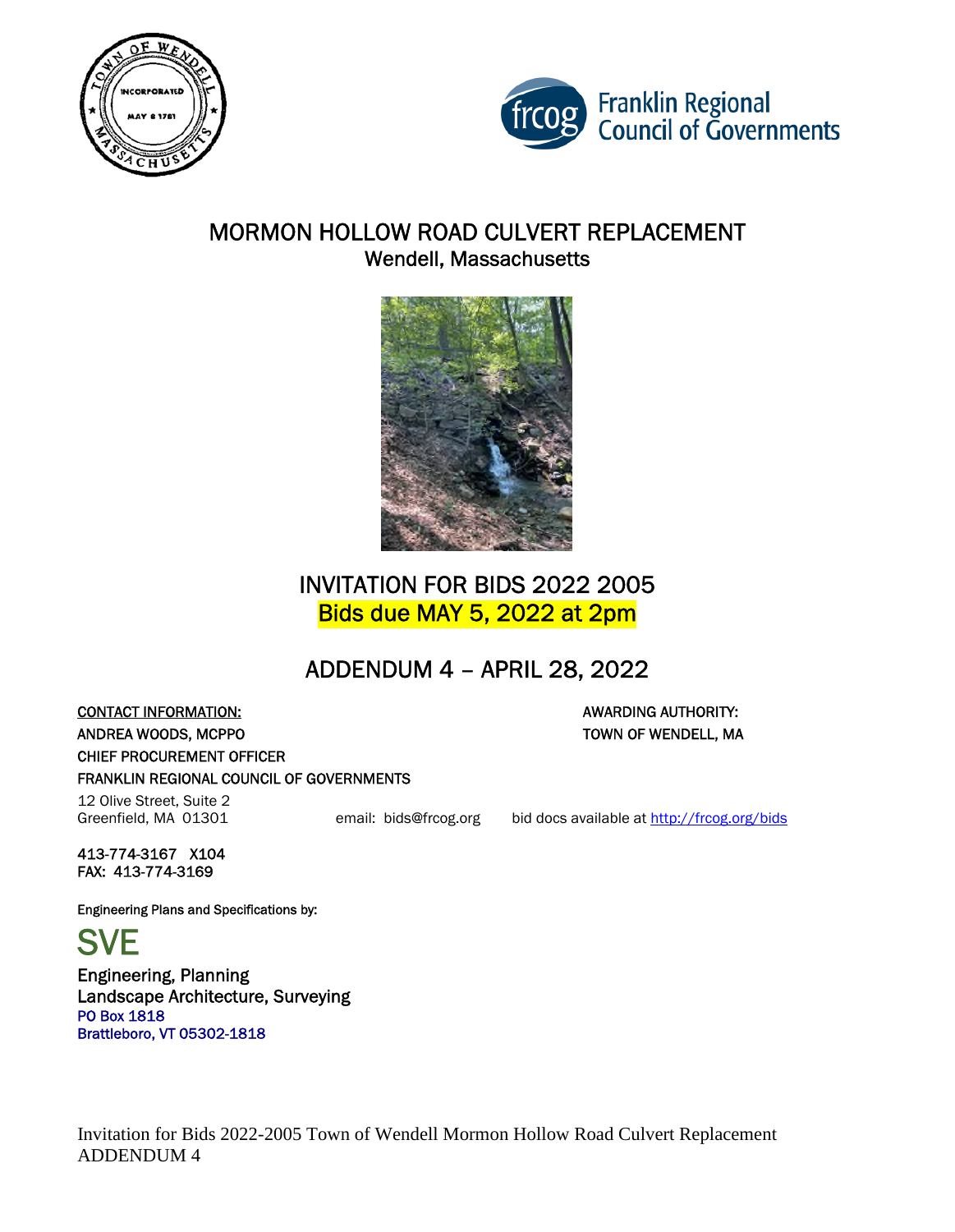#### INVITATION FOR BIDS TOWN OF WENDELL – MORMON HOLLOW ROAD CULVERT REPLACEMENT FRCOG IFB 2022 2005

## ADDENDUM 4

SVE Responses to Contractor Questions For Addendum 4 Engineer responses in red

#### From Virgilio 4/28/22

- 1. There are no bid items on the bid form for the following:
	- Riprap slope protection New pay item on Bid form Item 983.62 Riprap Stream bed restoration – Item 998.1 Wetland Resource Replication Control of water – Incidental to Item 141 Class A trench Excavation

Will bid items be provided for these, or should they be incidental to another item?

- 2. Please provide a description for bid item 998.1 wetland resource replacement. Item 998.1 Wetland Resource Replacement entails the restoring the culvert bottom to natural conditions. See added Spec for Item 998.1.
- 3. Can a detail or cross section be provided showing a cut through the new culvert and streambed? I don't see anything indicating what type or thickness of materials should be installed below the culvert.

Refer to Geotechnical engineers' recommendations found in Geotechnical Report produced by O'Reilly, Talbot, and O'kun (OTO) dated January 26, 2018. OTO recommends 12" of crushed stone beneath the culvert footings. Stream bed through culvert should be made to match existing upstream and downstream materials.

4. The description for bid item #995.011, Culvert Structure, mentions backfilling the culvert. There is also 2090 CY of ordinary fill included in bid item 150. Assuming this item is the backfill for the new culvert, is this being included twice? Please see updated Bid Form. Excavation for the culvert is found within Item 141 Class A Trench Excavation. Contractor to refer to OTO Geotechnical Report for required backfill material requirements. If Supplemental fill is required, it will be paid for under Item 150 Ordinary Borrow. Additional excavation for Item 995.011 outside of that paid for in Item 141 Class A Trench Excavation shall in incidental to the price of Item 995.011.

### From C. D. Davenport Trucking Inc. 4/26/22

Can you ask the engineer if the footings are:

CIP or Precast? The footings for the 3-sided box culvert should be precast concrete. Can they produce a detail either way? Contractor to obtain detail through pre-cast culvert vendor. Contractor shall refer to Geotechnical Report by OTO for recommendations for footing base material. One Precaster will not quote the footings since there isn't enough information. Arrow Concrete has provided quote for the 3-sided box culvert.

#### From ETL on 4/26/22

1. Contract plans show Rip Rap at the headwalls. Addendum #2 removed the Rip Rap item. Please confirm where this Rip Rap is paid. See new Bid form. Riprap has a line item now.

Invitation for Bids 2022-2005 Town of Wendell Mormon Hollow Road Culvert Replacement ADDENDUM 4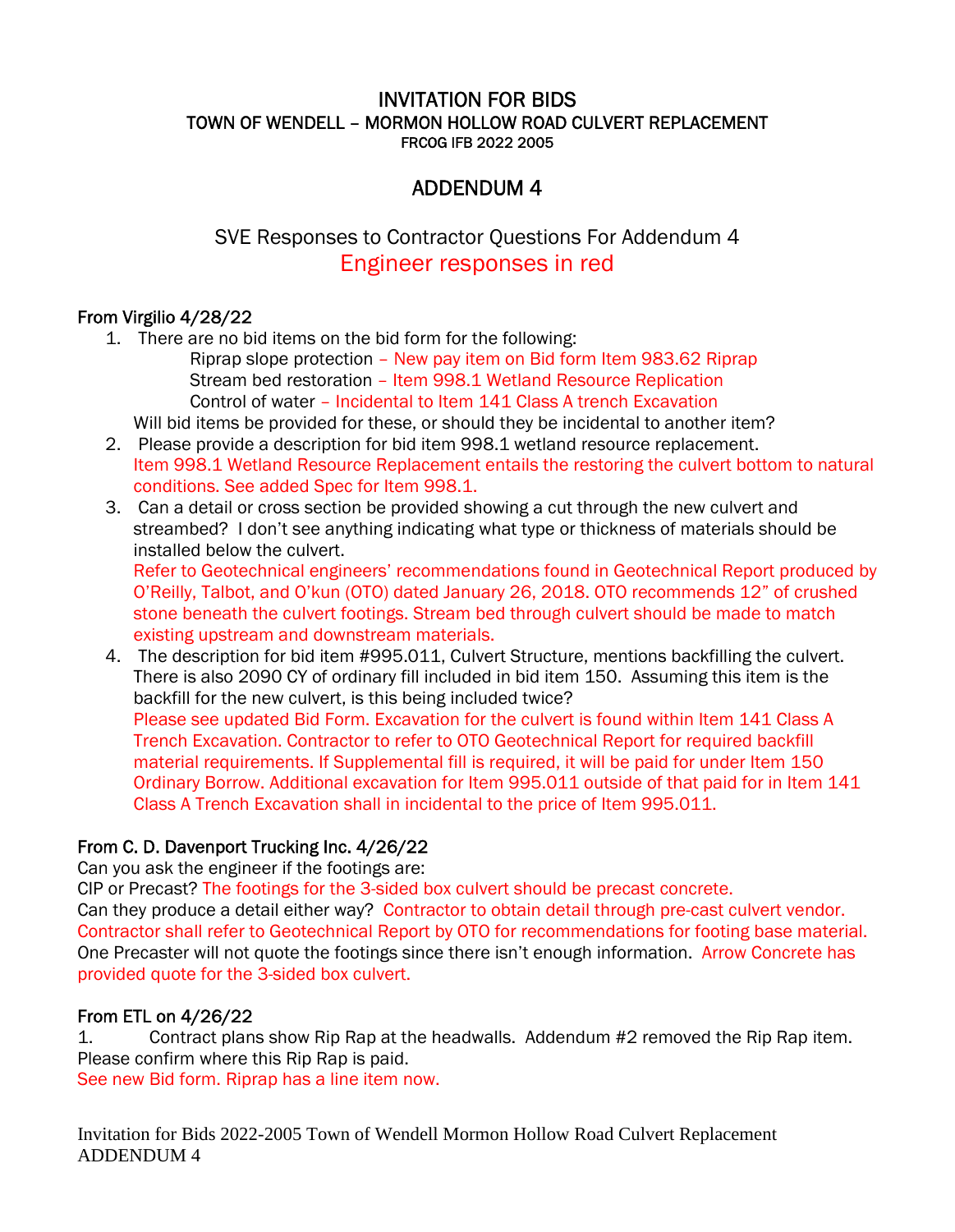2. Contract plans show Gravel for the road base. Addendum #2 removed the gravel item. Please confirm where this gravel is paid.

Item 156.0 shall be used for under culvert footings and retaining/headwalls. Item 402 shall be used for gravel subbase of roadway.

3. Addendum #2 added Item 998.1 – Wetland Resource Replacement. Please provide a plan and spec for this new Item.

Spec/description provided. Item name changed to 998.1 – Wetland Resource Restoration

### From ETL on 4/25/22

Please confirm that the 2:1 slope from the roadway to the headwalls get loam and seed. This is a steep slope which would typically get Rip Rap.

Yes, 2:1 slope from roadway to headwalls to be loamed and seeded. Slope to be covered by erosion control matting until vegetation takes hold.

#### C.D. Davenport 4/25/22

Measurement and Payment says by the square yard and the item is square foot.

See revised Measurement & Payment

Why is there only 3 trees to be removed on the bid items? Depending on what sheet the contractor looks at there is anywhere from 3-7 trees to be removed please advise. The qty of trees has been updated.

The Drawings have a riprap stabilization area on both sides of the culvert and the original bid items included rip rap. The new bid items do not. How is the rip rap paid for? Riprap has an Item on the revised Bid Form.

Please provide a spec for the Wetland Resource Area Replacement. What is to be replaced? Item has a specification/description provided now.

#### Warner Bros., LLC. 4/25/22

Mix Item change original 71.5 tons 4" Bituminous Concrete Pavement New

450.23 35-ton SSC 12.5 qty rounded up to 36 ton

450.41 35-ton SBC 25 qty rounded up to 36 ton & Item # changed

Respectfully request item 450.41 be changed to 450.32 SIC 19 Item 450.41 has been changed to 450.32 SIC 19

### ET&L 4/25/22

Also, he says 2 to 1 slope is not allowed by MassDOT without Riprap. It can't be done that way and it won't last which is why MassDOT does not allow it.

SVE is unaware of MassDOT not allowing 2 to 1 slopes without Riprap. A 2 to 1 slope has been used in prior projects and has held up when proper erosion control has been utilized to allow vegetative growth on the slope.

#### AJ Virgilio 4/22/22

A question was asked about the pavement base material not matching the bid items on the bid form. An answer was provided stating to follow OTO recommendation, which is 8" sand & gravel and 8" gravel. Can the bid form be updated to correspond to these materials and thicknesses with the proper quantities?

OTO Recommended sub-base to be accounted for as 16" sub-base layer to be bid under Item 402 Dense Graded crushed Stone for Sub-base

Invitation for Bids 2022-2005 Town of Wendell Mormon Hollow Road Culvert Replacement ADDENDUM 4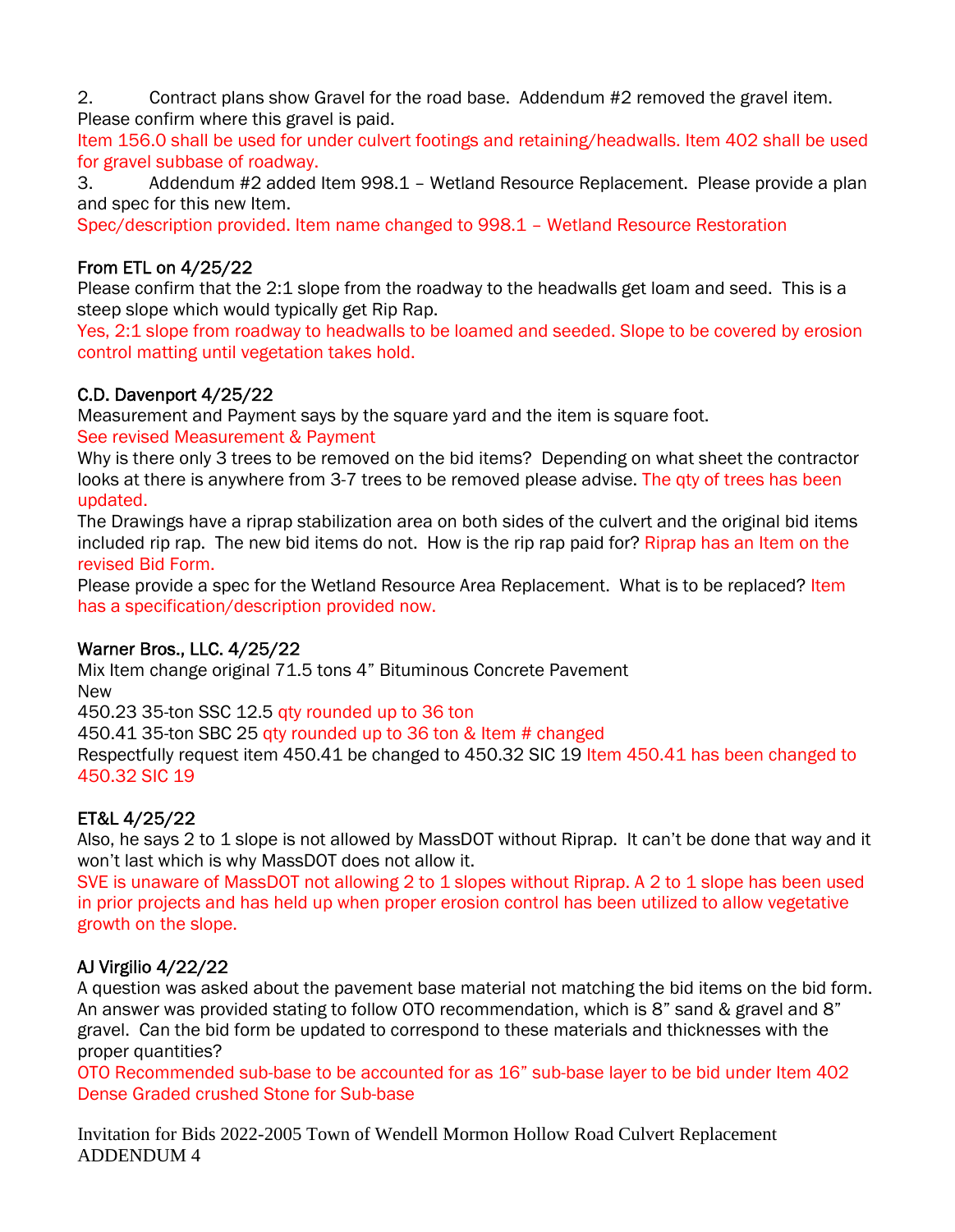A question was asked about the measurement and payment being provided for the bid items. The answer provided was that we are to use mass highway standard specifications. Can the corresponding mass highway bid item numbers be provided on the bid form so we can be sure we are following the proper specifications for each item?

New updated Bid form has MassDOT Item numbers. Items with \* will have supplemental specs/descriptions.

# REVISED SPECIFICATIONS/DESCRIPTIONS

#### Item 271.48 48 Inch Pipe Removed & Stacked

The work to be performed under this Item shall consist of removing present culvert and removing from the site. Contractor shall haul removed pipe off site.

Item will be measured for by the Linear Foot of pipe removed and hauled off site.

Item will be paid for by L.F. of culvert removed and hauled off site. Excavation shall be paid for under Item 141 Class A. Trench Excavation. Backfill shall incidental to work associated with Item 995.011 Culvert Structure.

#### Item 685.12 Block Retaining Wall (Headwalls)

The work to be performed under this Item shall consist of the procurement, excavation, placement, backfilling of Retaining and Headwall structures in accordance with these specifications and in close conformity with the lines and grades shown on the plans or established by the Engineer.

The Contractor shall review the Geotechnical Report by O'Reilly, Talbot & Okun Engineering Associates dated January 28, 2018. Geotechnical Report shall be shared with vendor and or structural engineer for the purposes of structural design of Retaining and Headwall structures.

Contractor shall obtain a structural Retaining and Headwall design from vendor or structural engineer. Contractor shall construct Retaining and Headwall according to the specifications set forth by vender or structural engineer.

Item will be measured for payment by the Square Yard, in place, as the actual square yardage of Retaining and Headwall installed.

Item will be paid for by Square Yard of Retaining and Headwall installed, which price shall include all labor, procurement of structural design, materials, equipment, excavation, backfilling, and all incidental costs required to complete the work.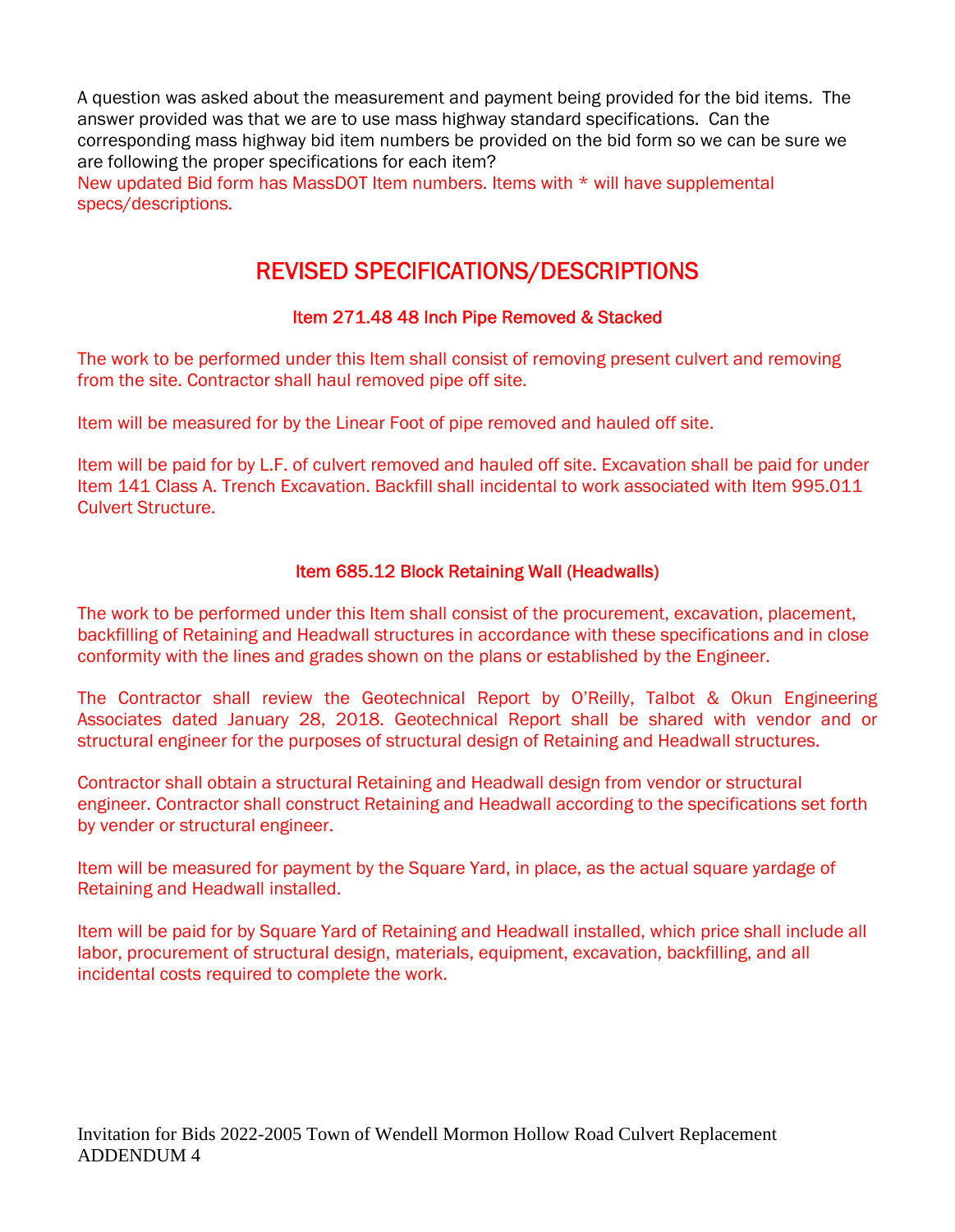#### Item 995.011 Culvert Structure

The work to be performed under this Item shall consist of the procurement, excavation, placement, backfilling of culvert structure in accordance with these specifications and in close conformity with the lines and grades shown on the plans or established by the Engineer.

The Contractor shall review the Geotechnical Report by O'Reilly, Talbot & Okun Engineering Associates dated January 28, 2018.

A trench of sufficient width and depth shall be excavated so that the culvert can be installed per manufacturers specifications as well as the recommendations in the Geotechnical Report by O'Reilly, Talbot & Okun Engineering Associates dated January 26, 2018.

Contractor shall have excavated material tested to see if material meets the requirements set forth in O'Reilly, Talbot & Okun recommendations. If excavated material meets the requirements, Contractor shall re-use the excavated material for fill and backfill. Supplemental fill shall be used to replace unsuitable material found in the excavated material.

Item will be paid for as a Lump Sum, which price shall include all labor, materials, equipment, and all incidental costs required to complete the work. Excavation shall be paid for under Item 141.0 Class A Trench Excavation. Supplemental Fill to be paid for under Item 150.0 Ordinary Borrow.

#### Item 998.1 Wetland Resource Restoration

The work to be performed under this Item shall consist of the procurement, placement, backfilling of stream bed within the culvert structure in accordance with these specifications and in close conformity with the lines and grades shown on the plans or established by the Engineer.

Contractor shall procure material which is alike natural materials found in the existing stream bed upstream and downstream of the culvert. Material shall be placed within the culvert to create a natural stream bottom through the length of the culvert.

Item will be paid for as a Lump Sum, which price shall include all labor, materials, equipment, and all incidental costs required to complete the work.

See Revised BID Form. You must use this bid form and Acknowledge Addendum 4.

(the rest of this page intentionally left blank)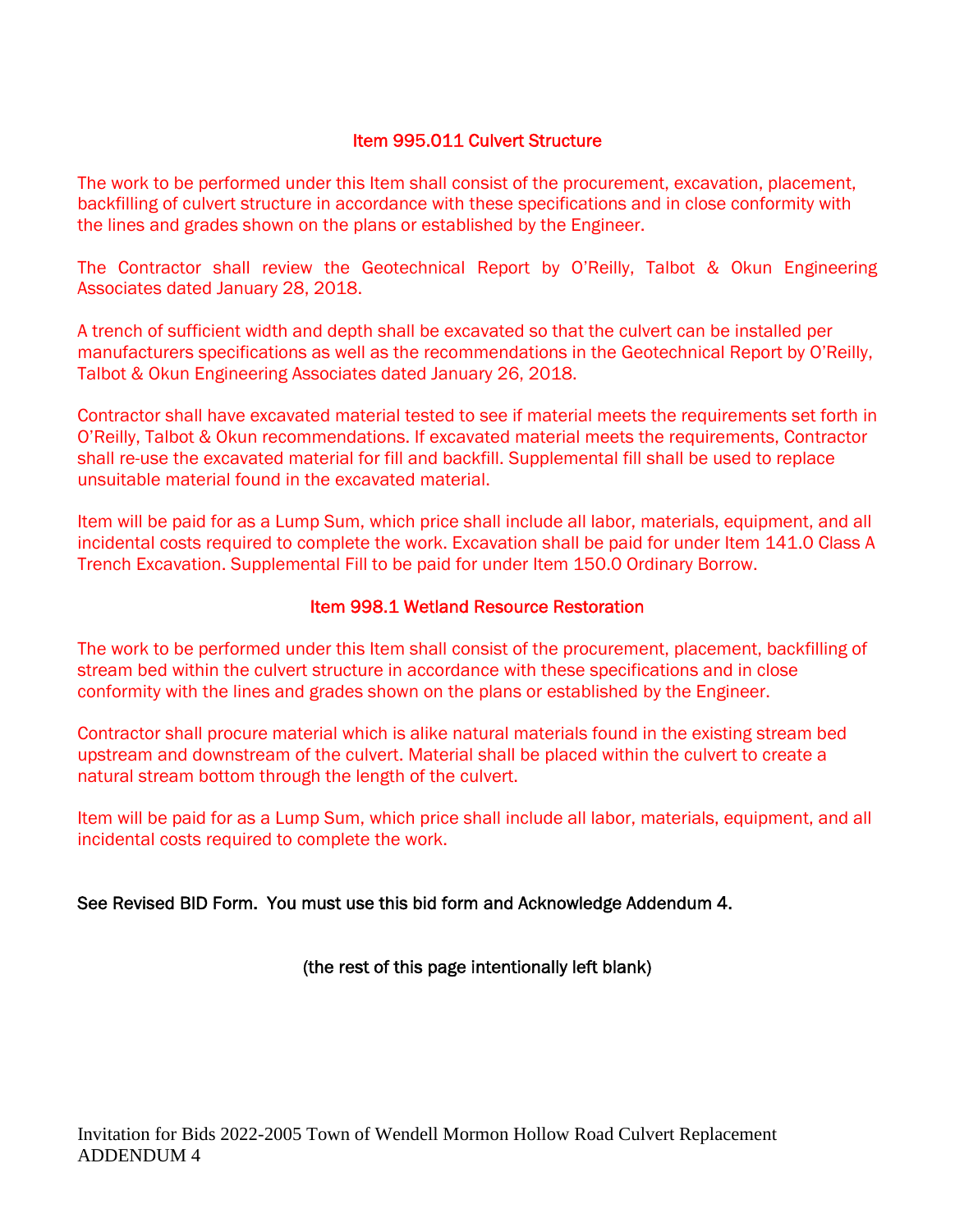Bidder's Name

# Mormon Hollow Road Culvert Replacement Project 4/29/2022

| <b>ITEM#</b> | QTY.   | <b>UNIT</b> | <b>DESCRIPTION OF ITEM</b>                                                  | <b>UNIT</b>  | <b>EXTENDED</b>   |
|--------------|--------|-------------|-----------------------------------------------------------------------------|--------------|-------------------|
|              |        |             |                                                                             | <b>PRICE</b> | <b>BID AMOUNT</b> |
|              |        |             |                                                                             | \$           | \$                |
| 101.0        | 0.11   | AC          | <b>Clearing and Gubbing</b>                                                 |              |                   |
| 103.0        | 2.00   | EA          | Tree Removed (Diameter Under 2 feet)                                        |              |                   |
| 104.0        | 3.00   | EA          | Tree Removed (Diameter Over 2 feet)                                         |              |                   |
| 120.1        | 53.00  | <b>CY</b>   | <b>Unclassified Excavation</b>                                              |              |                   |
| 141.0        | 460.00 | <b>CY</b>   | <b>Class A Trench Excavation</b>                                            |              |                   |
| 144.0        | 140.00 | <b>CY</b>   | Class B Rock Excavation                                                     |              |                   |
| 150.0        | 500.00 | <b>CY</b>   | <b>Ordinary Borrow</b>                                                      |              |                   |
| 156.0        | 105.00 | Ton         | <b>Crushed Stone</b>                                                        |              |                   |
| 271.48*      | 66.00  | L.F.        | 48 Inch Pipe Removed and Stacked                                            |              |                   |
| 402.0        | 140.00 | <b>CY</b>   | Dense Graded Crushed Stone for Sub-Base                                     |              |                   |
| 450.23       | 36.00  | <b>TON</b>  | SUPERPAVE Surface Course - 12.5 (SSC -<br>12.5)                             |              |                   |
| 450.32       | 36.00  | <b>TON</b>  | SUPERPAVE Base Course - 19.0 (SIC - 19.0)                                   |              |                   |
| 620.12       | 145.00 | FT.         | Guardrail, TL-2 (Single Faced)(8 FT Post)                                   |              |                   |
| 627.82       | 4.00   | EA          | Guardrail Tangent End Treatment, TL.2 (37.5<br>FT)                          |              |                   |
| 630.20       | 285.00 | FT          | Highway Guard Removed and Discarded                                         |              |                   |
| 645.17       | 90.00  | FT.         | 72 Inch Chain Link Fence (Pipe Top Rail) Vinyl<br>Coated (Line Post Option) |              |                   |
| 652.07       | 4.00   | EA          | 72 Inch Chain Link Fence End Post                                           |              |                   |
| 653.07       | 7.00   | EA          | 72 Inch Chain Link Fence Corner or<br>Intermediate Brace Post               |              |                   |
| 670.0        | 40.00  | FT.         | Fence Removed And Reset                                                     |              |                   |
| 685.12*      | 87.00  | SY          | <b>Block Retaining Wall (Headwalls)</b>                                     |              |                   |

ADDENDUM 4 BID FORM

Invitation for Bids 2022-2005 Town of Wendell Mormon Hollow Road Culvert Replacement ADDENDUM 4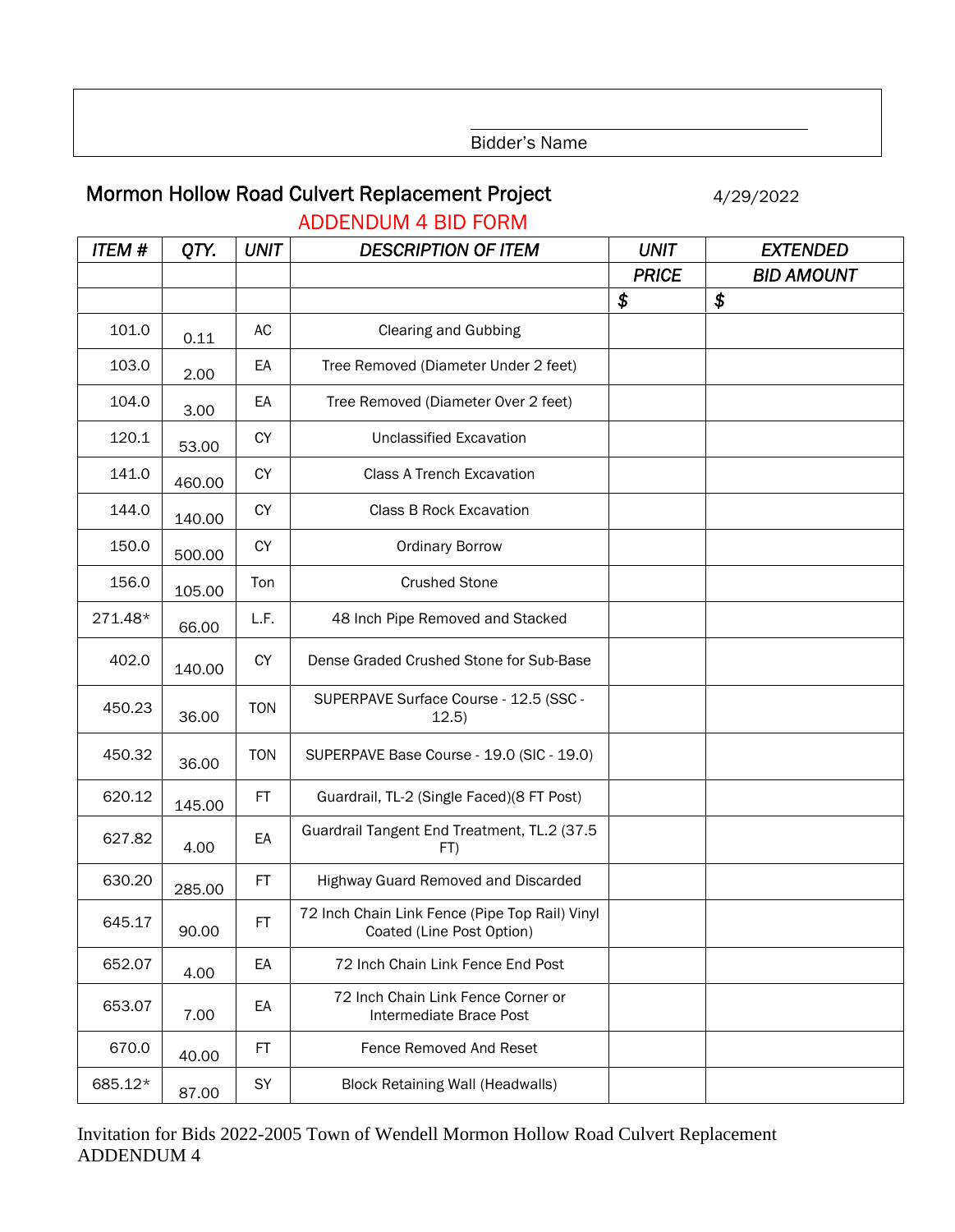| 748.0        | 1.00   | <b>LS</b>  | Mobilization                                                                         |    |
|--------------|--------|------------|--------------------------------------------------------------------------------------|----|
| 751.0        | 75.00  | <b>CY</b>  | Loam Borrow                                                                          |    |
| 765.0        | 675.00 | SY         | Seeding                                                                              |    |
| 767.12       | 262.00 | FT         | Sediment Control Barrier                                                             |    |
| 767.90       | 513.00 | SY         | <b>Jute Mesh</b>                                                                     |    |
| 769.0        | 295.00 | FT.        | Pavement Millings Under Guard Rail                                                   |    |
| 850.41       | 120.00 | <b>HR</b>  | Roadway Flagger                                                                      |    |
| 852.0        | 200.00 | <b>SF</b>  | Safety Signing For Traffic Management                                                |    |
| 853.10       | 2.00   | EA         | Portable Breakaway Barricade Type III                                                |    |
| 983.62       | 26.00  | <b>TON</b> | Riprap                                                                               |    |
| 995.011*     | 1.00   | <b>LS</b>  | Culvert Structure, Culvert No. 1 (6 FT x 6 FT -<br>Three Sided Concrete Box Culvert) |    |
| 998.1*       | 1.00   | LS.        | <b>Wetland Resource Restoration</b>                                                  |    |
| <b>TOTAL</b> |        |            |                                                                                      | \$ |

### TOTAL CONSTRUCTION BID IN WORDS: \_\_\_\_\_\_\_\_\_\_\_\_\_\_\_\_\_\_\_\_\_\_\_\_\_\_\_\_\_\_\_\_\_\_\_\_\_\_\_\_\_\_\_\_\_\_\_\_\_\_\_\_\_\_\_\_\_

| Authorized Signature |  |
|----------------------|--|
| Title                |  |
|                      |  |
|                      |  |
| Date                 |  |

\_\_\_\_\_\_\_\_\_\_\_\_\_\_\_\_\_\_\_\_\_\_\_\_\_\_\_\_\_\_\_\_\_\_\_\_\_\_\_\_\_\_\_\_\_\_\_\_\_\_\_\_\_\_\_\_\_\_\_\_\_\_\_\_\_\_\_\_\_\_\_\_\_\_\_\_\_\_\_\_\_\_\_\_\_\_\_\_\_\_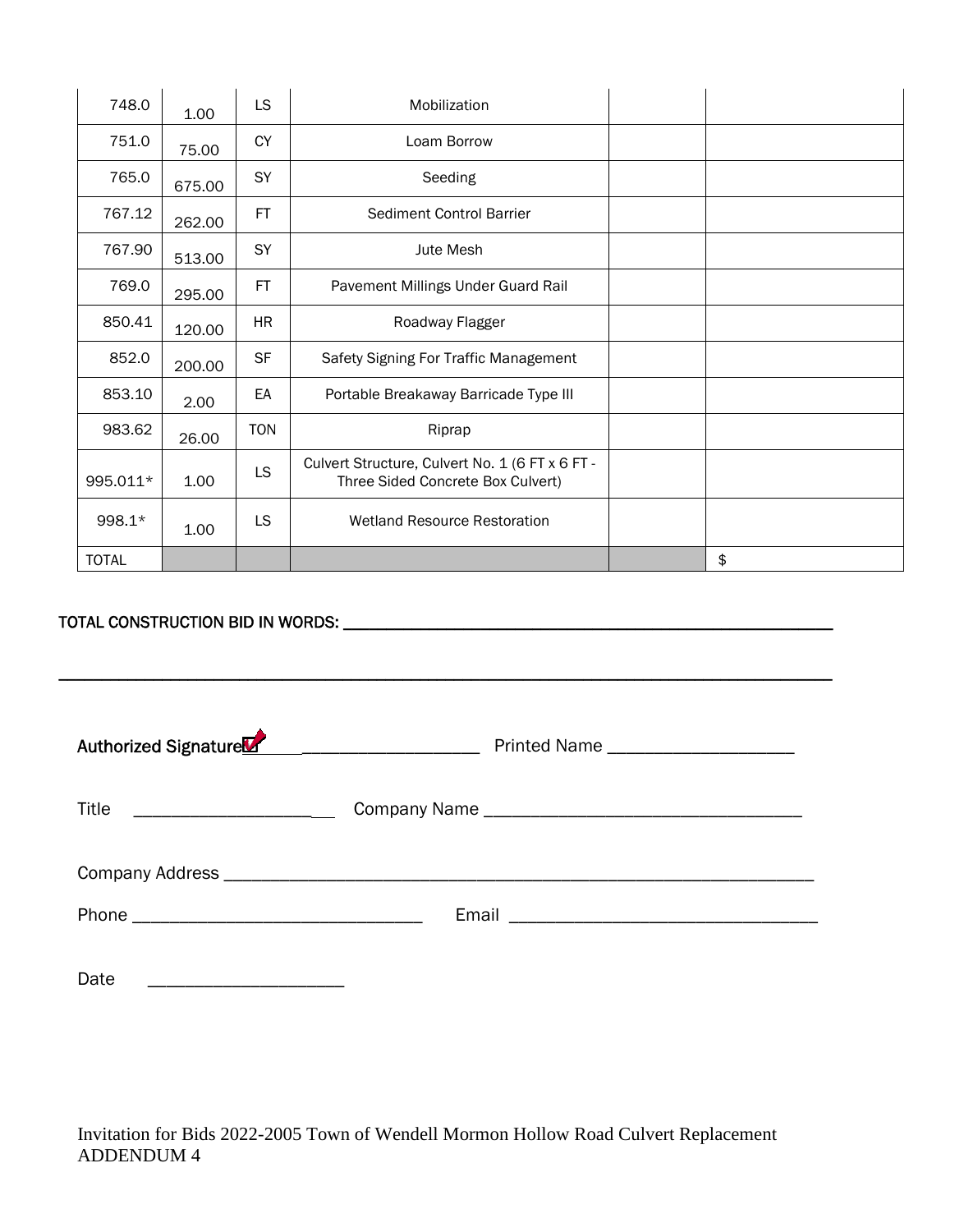The Office of the Attorney General, Washington, DC, requires the following information on all bid proposals amounting to \$1,000.00 or more:

\_\_\_\_\_\_\_\_\_\_\_\_\_\_\_\_\_\_\_\_\_\_\_\_\_ Federal Tax ID Number (this number is regularly used by companies when filing their "EMPLOYER'S FEDERAL TAX RETURN, U.S." Treasury Department Form 941

\*IF A CORPORATION, INCLUDE WITH YOUR BID A CORPORATE RESOLUTION LISTING ALL DULY AUTHORIZED SIGNERS ON BEHALF OF THE CORPORATION AND CHECK  $HFRF$   $\Box$ 

\*IF A PARTNERSHIP, INCLUDE A LIST OF NAMES/ADDRESSES OF ALL PARTNERS AND CHECK HERE □

\*IF A PROPRIETORSHIP, COMPLETELY FILL OUT INFORMATION ABOVE ONLY AND CHECK HERE □